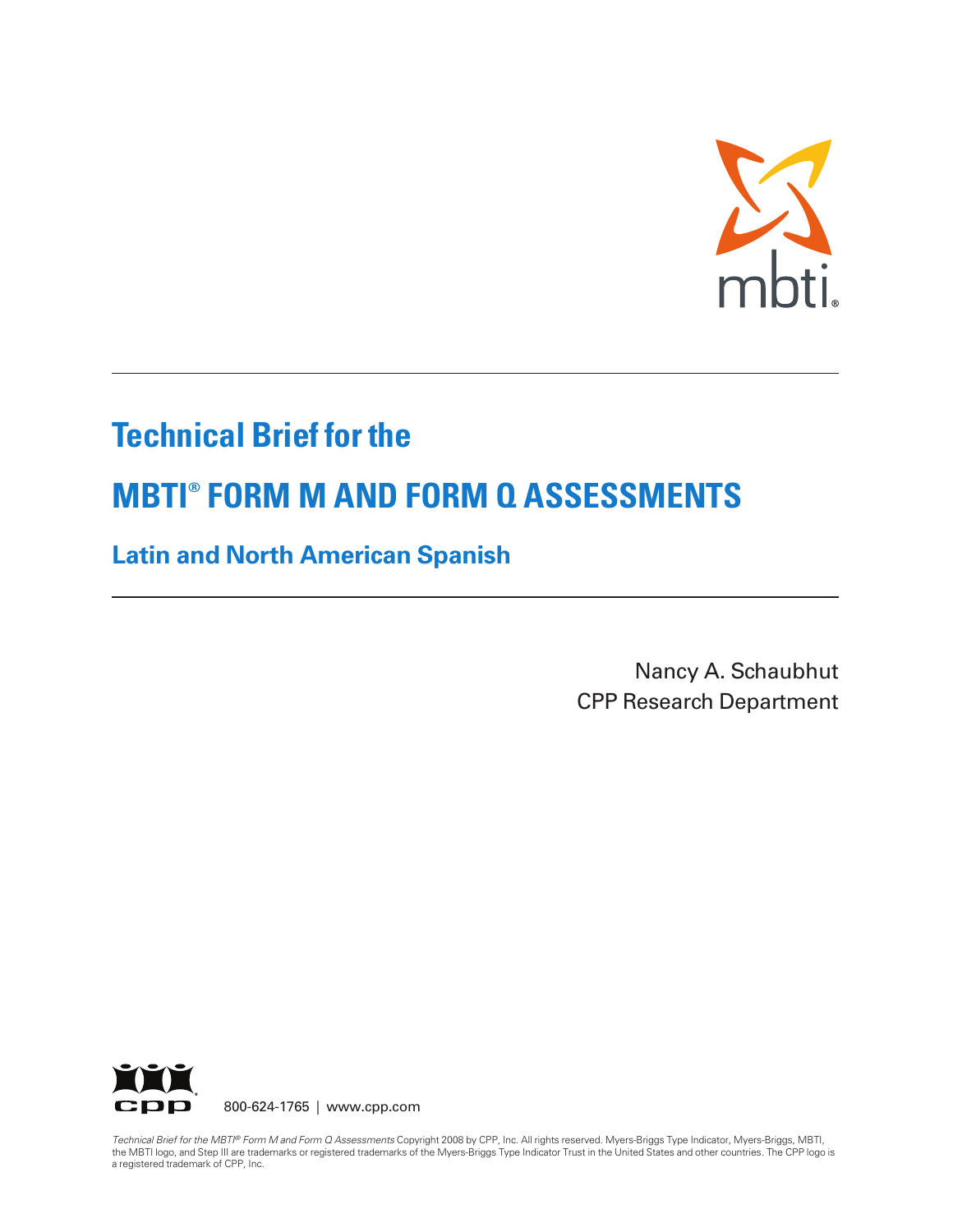### **INTRODUCTION**

The *Myers-Briggs® Type Indicator*(MBTI®) assessment is one of the most commonly used measures of normal personality in the world. Because the instrument is so widely used, the publisher continues to develop translations for use in specific regions. This technical brief summarizes the measurement properties of a translation of the MBTI Form M and Form Q assessments developed for use in Latin and North America, in what is referred to as Latin and North American Spanish (LNAS). To that end, it examines the reliability of the LNAS translation of the MBTI Form M and Form Q assessments, reports on type distributions in LNAS samples, and provides comparisons to the U.S. National Representative Sample to examine similarities and differences between the groups.

### **THE MBTI** *®* **TOOL**

The MBTI assessment uses a typology composed of four pairs of opposite preferences, or dichotomies:

- **Extraversion (E) and Introversion (I)—**where you focus your attention and get energy
- **Sensing (S) and Intuition (N)—**how you take in information
- **Thinking (T) and Feeling (F)—**how you make decisions
- **Judging (J) and Perceiving (P)—**how you deal with the outer world

It sorts people into one of 16 different groups called personality types. Each type is equally valuable and people inherently belong to one of the groups. This sorting model differentiates the MBTI tool from most other personality assessments, which rely on a trait model. Instruments that assess traits measure how much of a certain characteristic people possess. Unlike the MBTI assessment, trait-based instruments usually consider one end of a trait to be more positive and the other to be negative.

### **LNAS SAMPLES**

The MBTI assessment was translated for use with Spanish speakers in the western hemisphere into language that can best be described as "business Spanish." Using this translated assessment, two samples were obtained for this study. The first sample was collected in connection with a limited commercial release of the 93-item Form M

assessment. The participants in the second sample completed the MBTI®-Global Research Version of the assessment, which contains all the items in the U.S. version of Form M and Form Q, as well as all the items in the Pan-European Step I and Step II assessments. It is important to note that neither of the LNAS samples is a representative sample; rather, both are samples of convenience. Therefore, no inferences may be drawn about the preferences or the type distribution of the LNAS population. The data reported in this technical brief should be used for psychometric information purposes only.

#### **Commercial Sample**

The respondents in the LNAS commercial sample completed a limited-release version of the 93-item MBTI Form M assessment. Because of the limited release, very little demographic information was collected from these participants. The sample consists of 175 individuals (24% female) who completed the Form M assessment in Latin and North American Spanish. The respondents resided in Mexico and Venezuela, and completed the assessment mainly for training purposes. Ages ranged from 19 to 61 years (Mean = 39.7, *SD* = 8.8).

As shown in Table 1, the most frequently occurring type for this sample is ISTJ (26.9%), followed by ESTJ (25.1%). The least common types are INFJ and INFP (both 0.0%). Self-selection ratios (*SSR*) were computed by comparing the percentage of each type in the LNAS commercial sample to that in the U.S. National Representative Sample (Myers, McCaulley, Quenk, & Hammer, 1998). In this sample, ENTJs are three times more prevalent than we would expect based on their representation in the U.S. population. On the other hand, INFJs and INFPs are much less common in this LNAS sample than in the U.S. sample.

#### **Research Sample**

The second sample is composed of 101 individuals who completed the MBTI®-Global Research Version of the assessment in Latin and North American Spanish. This assessment includes 230 MBTI assessment items and contains within it the current commercial versions of the MBTI assessment (Form M, Form Q, European Step I and Step II). The sample was 53% female and 47% male. Respondents' ages ranged from 18 to 64 years (Mean = 29.3, *SD* = 9.6). Sixty-three percent were employed full-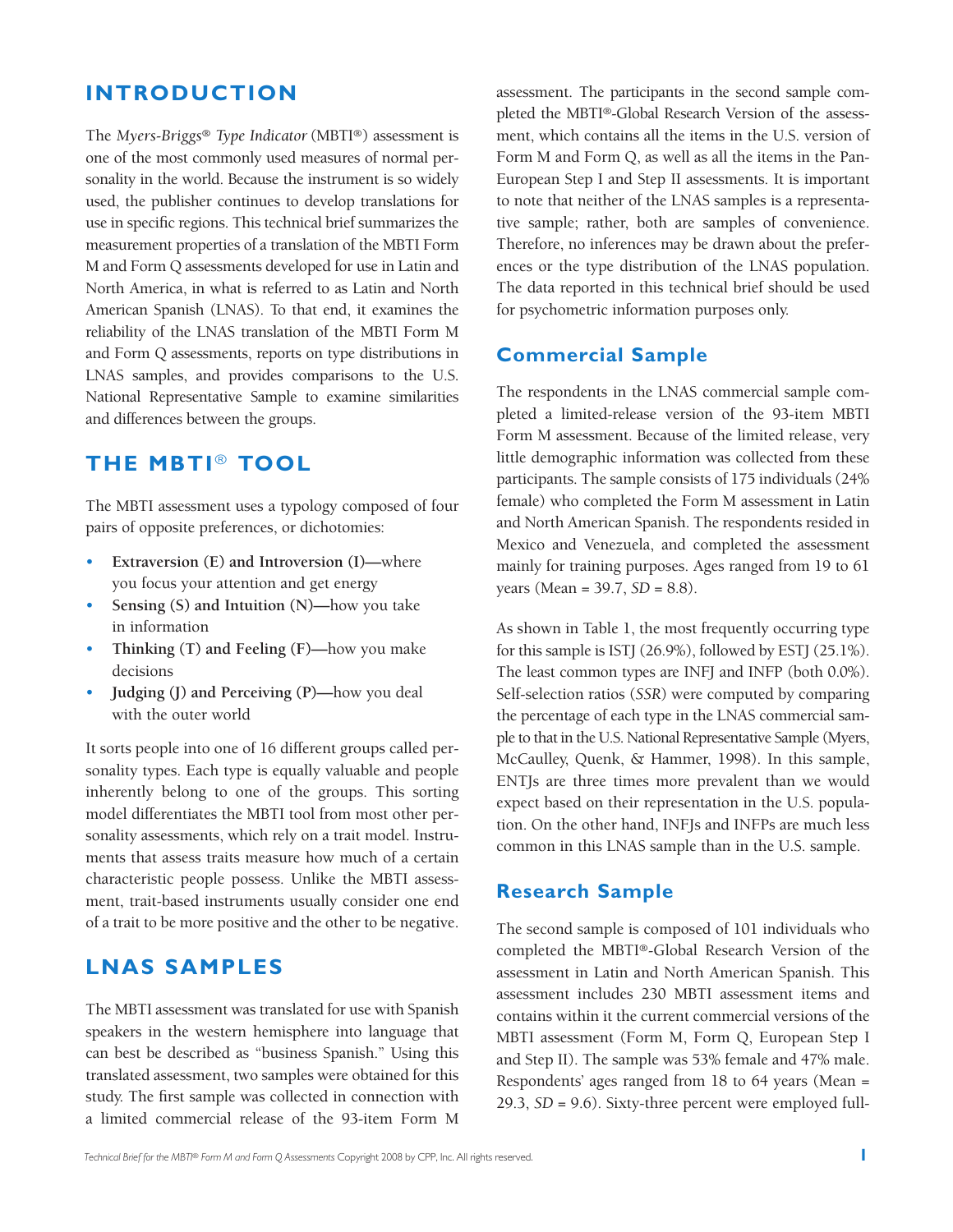

| TABLE 2. COUNTRIES OF ORIGIN AND RESIDENCE OF LNAS RESEARCH SAMPLE |             |      |                             |             |             |
|--------------------------------------------------------------------|-------------|------|-----------------------------|-------------|-------------|
| <b>Country of Origin</b>                                           | $\mathbf n$ | %    | <b>Country of Residence</b> | $\mathbf n$ | %           |
| Chile                                                              | 25          | 24.8 | Chile                       | 25          | 24.8        |
| Ecuador                                                            |             | 1.0  | Ecuador                     |             | 1.0         |
| <b>Mexico</b>                                                      | 72          | 71.3 | <b>Mexico</b>               | 73          | 72.3        |
| Peru                                                               |             | I.O  | Peru                        | 0           | $\mathbf 0$ |
| <b>Puerto Rico</b>                                                 |             | 1.0  | <b>Puerto Rico</b>          |             | 2.0         |
| <b>United States</b>                                               |             | I.O  | <b>United States</b>        | 0           | $\Omega$    |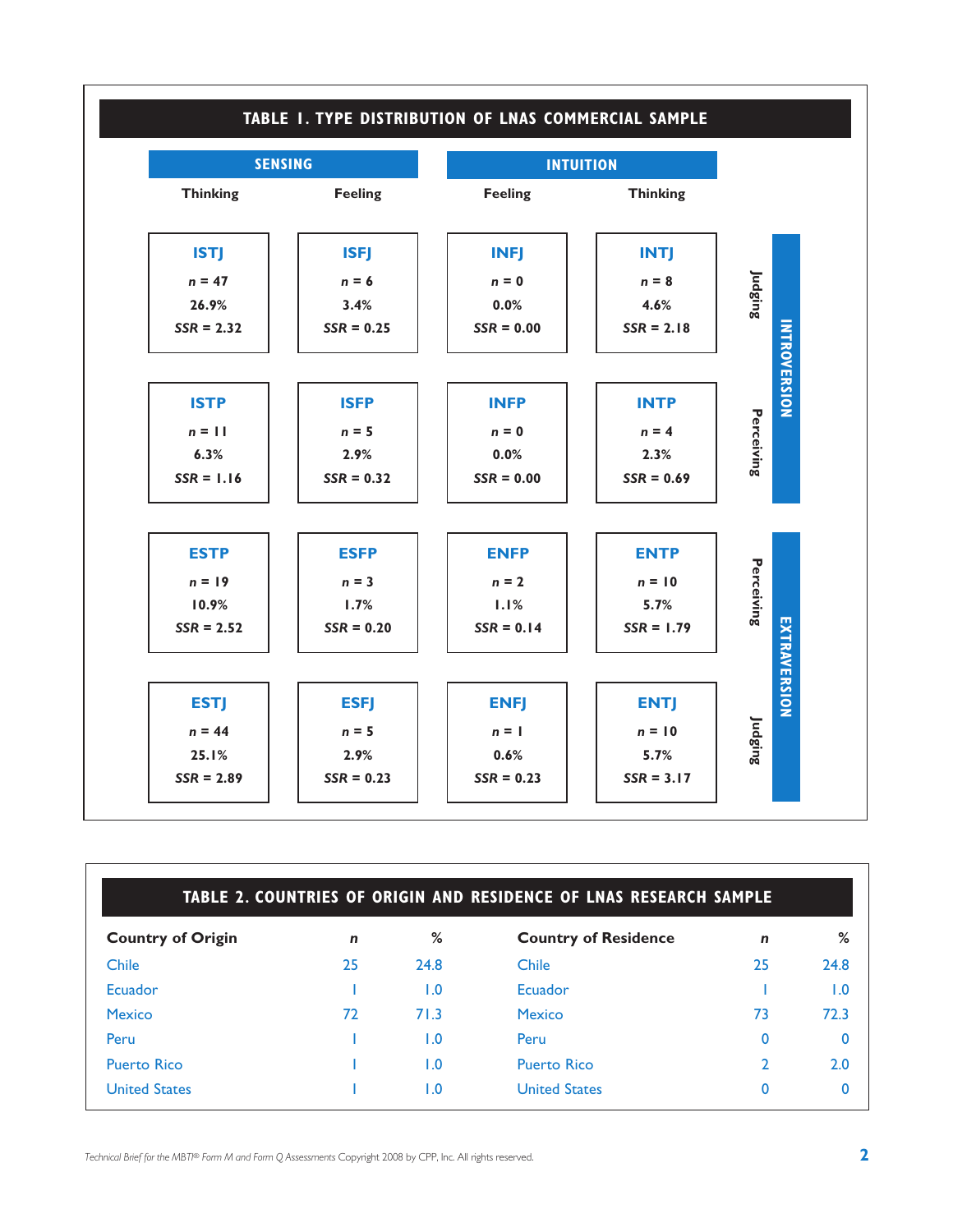time or part-time, 36% were students, and 1% were retired. Of those who were employed, 19% were working in education, training, and library occupations; 14% in office and administrative support; 13% in business and financial operations; 12% in arts, design, entertainment, sports, and media; and the remainder in various fields. All respondents reported their country of origin and country of residence as the United States, Mexico, or a Latin or South American country. These frequencies and percentages are reported in Table 2.

As Table 3 shows, the most frequently occurring type for this sample is ISTJ (19.8%), followed by ESTJ (18.8%). The

least common types are ISFJ, INFJ, and ENFJ (1.0% each). Self-selection ratios were computed by comparing the percentage of each type in the LNAS sample to that in the U.S. National Representative Sample (Myers, McCaulley, Quenk, & Hammer, 1998). In this sample, INTJs are nearly four times more prevalent than we would expect based on their representation in the U.S. population, while ESFJs and ISFJs are much less common among the LNAS sample.

Table 4 shows the type distribution of the combined LNAS commercial and research samples. The most frequently occurring type for the combined group is ISTJ (22.4%),

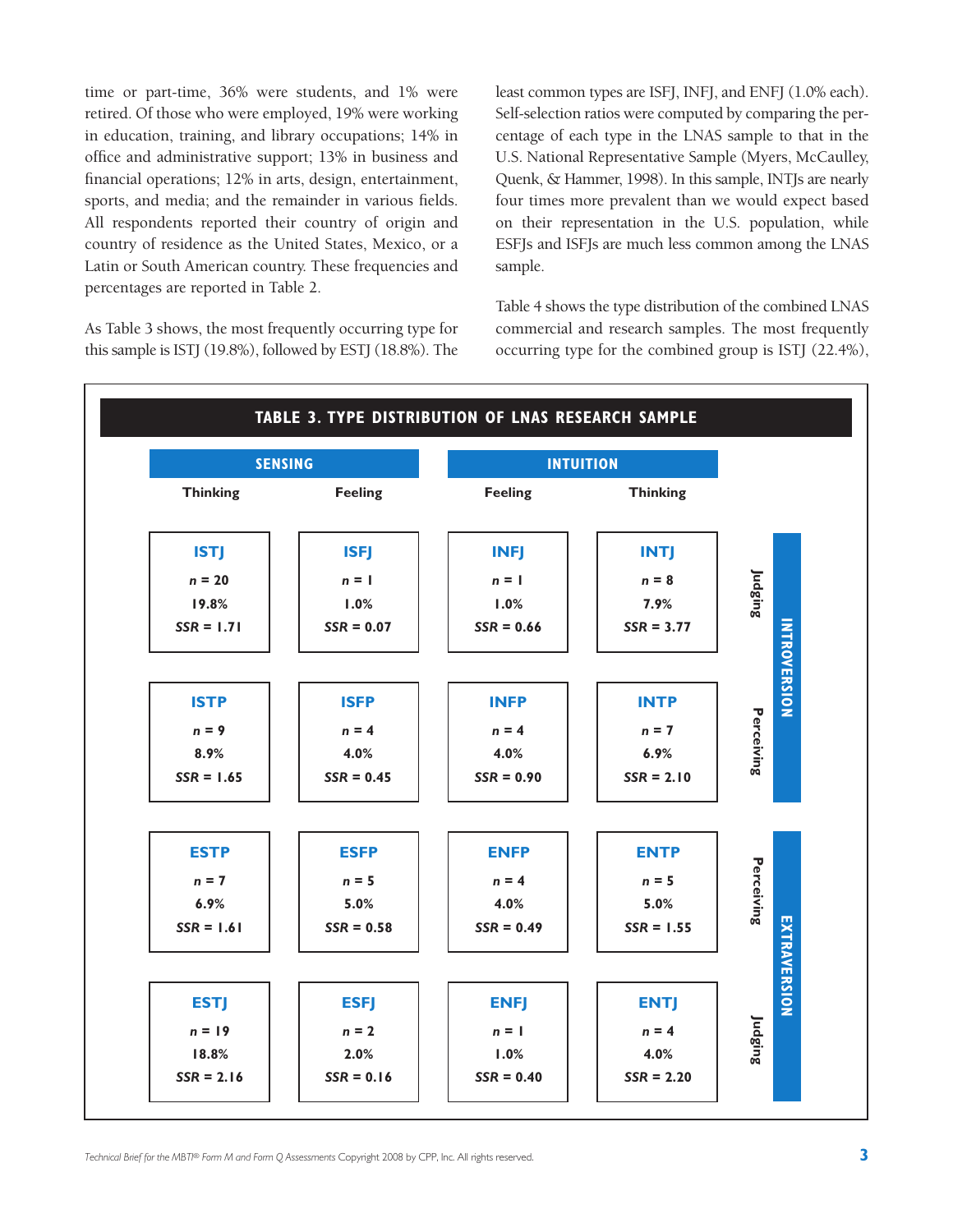

while the least common type is INFJ (0.5%). The selfselection ratios reported in Table 4 were computed by comparing the percentage of each type in the combined LNAS sample to that in the U.S. National Representative Sample.

Table 5 shows the number and percentage of respondents who chose each of the preferences in each LNAS sample. Also included for reference are the number and percentage of each preference in the U.S. National Representative Sample (Myers, McCaulley, Quenk, & Hammer, 1998).

# **RELIABILITY OF THE FORM M PREFERENCES**

The internal consistency reliabilities for the LNAS samples and the U.S. National Representative Sample are reported in Table 6. The reliabilities of the four preference pairs are good for the LNAS samples, and generally are in line with those reported in the *MBTI® Manual* (Myers, McCaulley, Quenk, & Hammer, 1998). However, the alpha is somewhat lower for the Sensing–Intuition dichotomy in the LNAS research sample.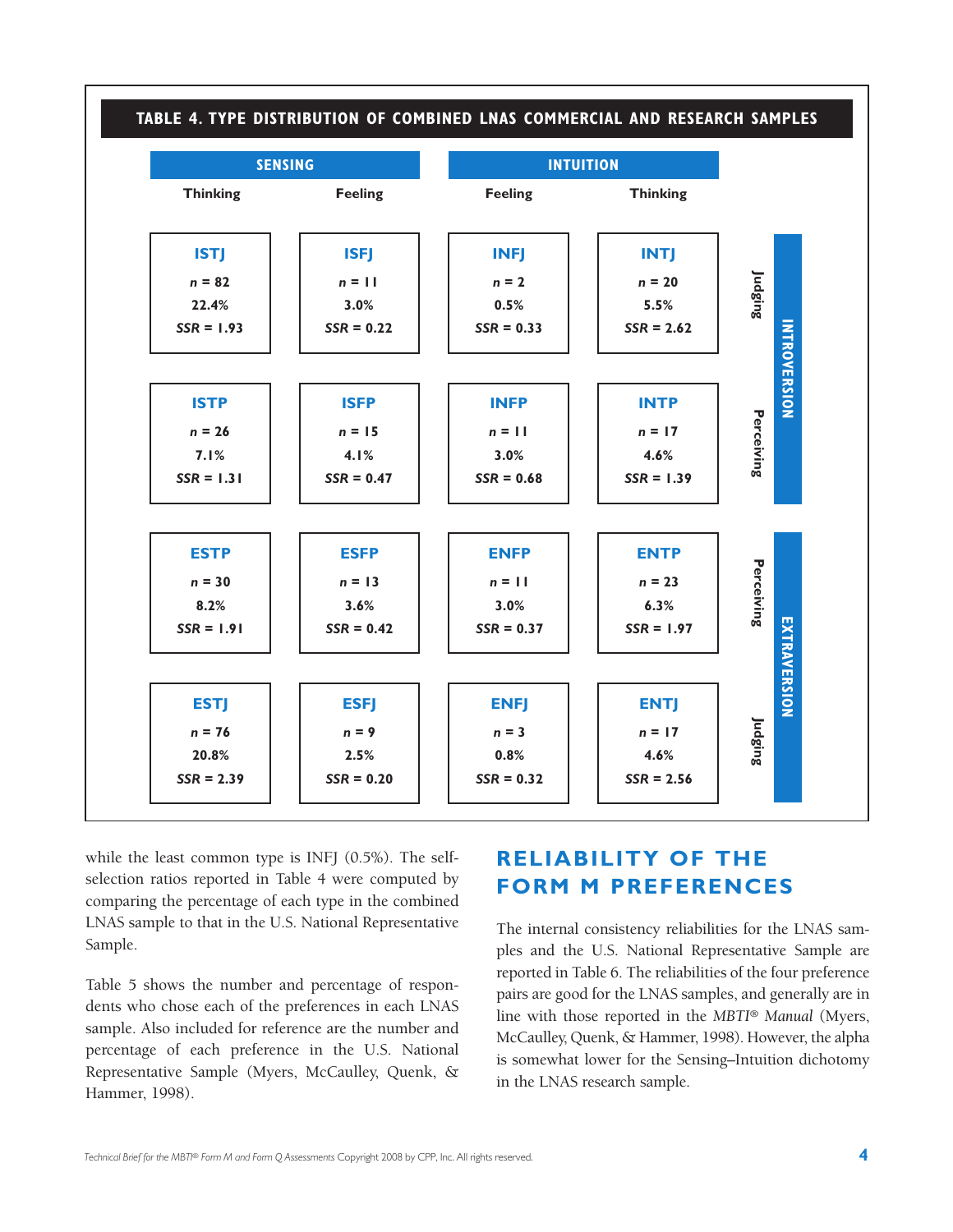#### **TABLE 5. PREFERENCE DISTRIBUTIONS FOR LNAS AND U.S. NATIONAL REPRESENTATIVE SAMPLES**

|                                                     | <b>LNAS Commercial</b><br><b>Sample</b> |            | <b>LNAS Research</b><br><b>Sample</b> |            | <b>U.S. National</b><br><b>Representative Sample*</b> |            |
|-----------------------------------------------------|-----------------------------------------|------------|---------------------------------------|------------|-------------------------------------------------------|------------|
| <b>PREFERENCE</b>                                   | $\mathbf N$                             | Percentage | $\mathsf{N}$                          | Percentage | $\mathbf N$                                           | Percentage |
| Extraversion (E)                                    | 94                                      | 53.7       | 47                                    | 46.5       | 1,483                                                 | 49.3       |
| Introversion (I)                                    | 81                                      | 46.3       | 54                                    | 53.5       | 1.526                                                 | 50.7       |
| Sensing (S)                                         | 140                                     | 80.0       | 67                                    | 66.3       | 2.206                                                 | 73.3       |
| Intuition $(N)$                                     | 35                                      | 20.0       | 34                                    | 33.7       | 803                                                   | 26.7       |
| Thinking (T)                                        | 153                                     | 87.4       | 79                                    | 78.2       | 1.210                                                 | 40.2       |
| Feeling (F)                                         | 22                                      | 12.6       | 22                                    | 21.8       | 1,799                                                 | 59.8       |
| Judging (J)                                         | 121                                     | 69.1       | 56                                    | 55.4       | 1,629                                                 | 54.1       |
| Perceiving (P)                                      | 54                                      | 30.9       | 45                                    | 44.6       | 1,380                                                 | 45.9       |
| * Source: Myers, McCaulley, Quenk, & Hammer (1998). |                                         |            |                                       |            |                                                       |            |

#### **TABLE 6. PREFERENCE PAIR INTERNAL CONSISTENCY RELIABILITIES FOR LNAS AND U.S. NATIONAL REPRESENTATIVE SAMPLES**

| <b>PREFERENCE PAIR</b>                              | <b>LNAS</b><br><b>Commercial Sample</b><br><b>Cronbach's Alpha</b> | <b>LNAS</b><br><b>Research Sample</b><br>Cronbach's Alpha | <b>U.S. National</b><br><b>Representative Sample</b><br><b>Cronbach's Alpha*</b> |  |  |
|-----------------------------------------------------|--------------------------------------------------------------------|-----------------------------------------------------------|----------------------------------------------------------------------------------|--|--|
| E-I                                                 | .89                                                                | .86                                                       | .91                                                                              |  |  |
| $S-N$                                               | .88                                                                | .76                                                       | .92                                                                              |  |  |
| $T - F$                                             | .87                                                                | .88                                                       | .91                                                                              |  |  |
| $\vdash$ P                                          | .89                                                                | .86                                                       | .92                                                                              |  |  |
| * Source: Myers, McCaulley, Quenk, & Hammer (1998). |                                                                    |                                                           |                                                                                  |  |  |

## **RELIABILITY OF THE FORM Q FACETS**

The MBTI Form Q assessment includes the 93 items that make up the MBTI Form M assessment plus another 51 items that are used only to measure the facets. For each of the dichotomies measured by Form M, there are five facets (see Table 7). The facets describe some of the ways in which each of the preferences can be different. The inclusion of the facets creates a richer and more detailed description of an individual's behavior. Form Q, therefore, measures the same four preference pairs as Form M (E–I, S–N, T–F, and J–P), but also measures 20 facets. The Form M preference pairs are summarized above, and the remaining analyses, focused on the evaluation of the Form Q facets, are summarized in Table 7.

Internal consistency reliabilities for each facet are reported in Table 7 for the LNAS research sample and the U.S. National Representative Sample. The LNAS commercial sample included only the MBTI Form M assessment, precluding the possibility of examining the facet reliabilities. The LNAS research sample alphas range from .29 (Questioning–Accommodating) to .78 (Logical–Empathetic). Overall, the LNAS sample alphas are slightly lower than those of the U.S. National Sample. This is consistent with the reliabilities that have been found for other translations of the MBTI Form Q (or Step II for Europe) assessment. Reliabilities for nine other translations can be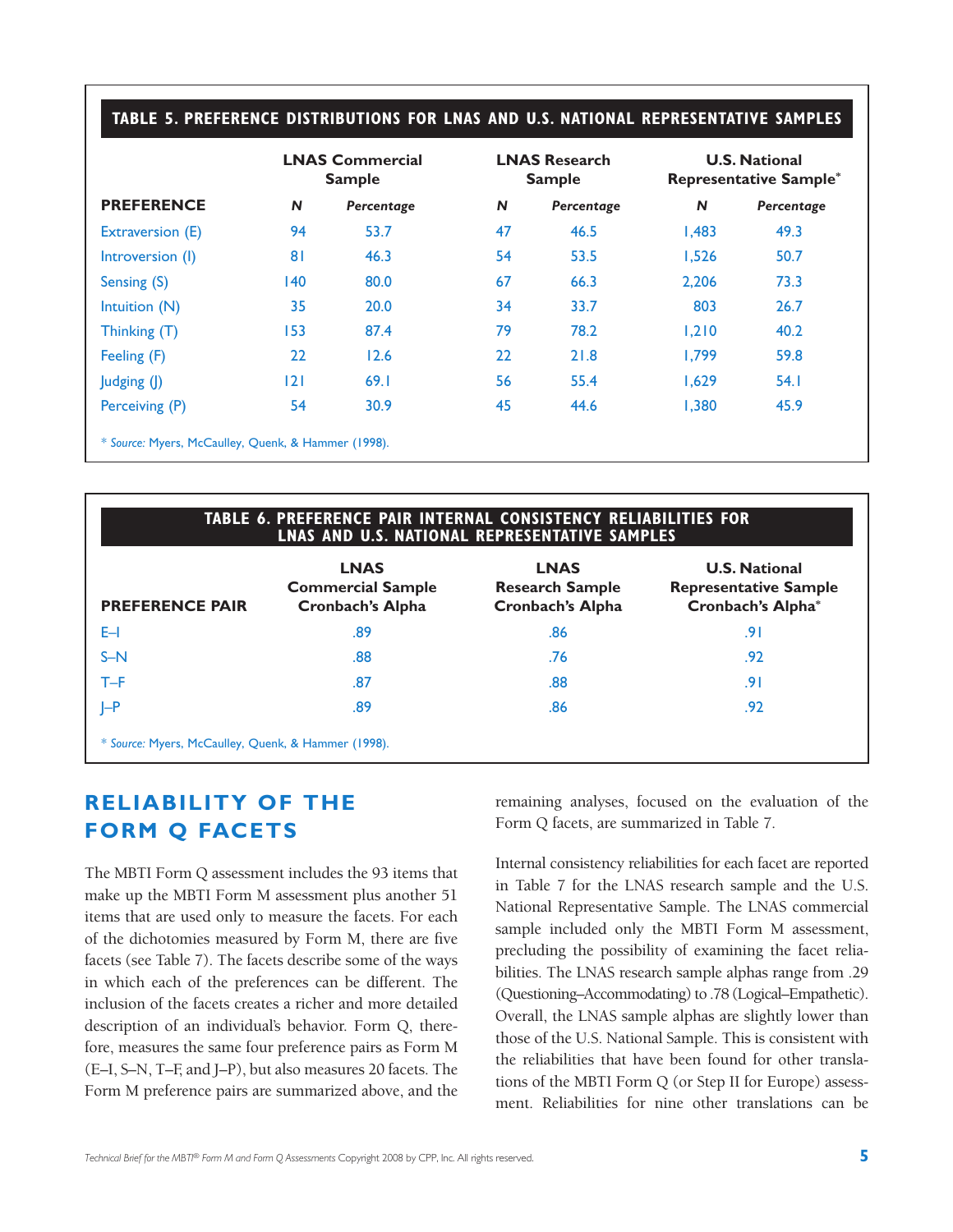#### **TABLE 7. FACET INTERNAL CONSISTENCY RELIABILITIES FOR LNAS RESEARCH SAMPLE AND U.S. NATIONAL REPRESENTATIVE SAMPLE**

|                                           | <b>LNAS</b>            | <b>U.S. National</b>         |
|-------------------------------------------|------------------------|------------------------------|
|                                           | <b>Research Sample</b> | <b>Representative Sample</b> |
| <b>FACETS</b>                             | Cronbach's Alpha       | Cronbach's Alpha*            |
| <b>E-I Facets</b>                         |                        |                              |
| <b>Initiating-Receiving</b>               | .76                    | .85                          |
| <b>Expressive-Contained</b>               | .69                    | .79                          |
| Gregarious-Intimate                       | .64                    | .60                          |
| <b>Active-Reflective</b>                  | .69                    | .59                          |
| Enthusiastic-Quiet                        | .53                    | .72                          |
| <b>S-N Facets</b>                         |                        |                              |
| Concrete-Abstract                         | .48                    | .81                          |
| Realistic-Imaginative                     | .65                    | .79                          |
| Practical-Conceptual                      | .54                    | .67                          |
| Experiential-Theoretical                  | .60                    | .83                          |
| Traditional-Original                      | .43                    | .76                          |
| <b>T-F Facets</b>                         |                        |                              |
| Logical-Empathetic                        | .78                    | .80                          |
| Reasonable-Compassionate                  | .65                    | .77                          |
| Questioning-Accommodating                 | .29                    | .57                          |
| Critical-Accepting                        | .35                    | .60                          |
| Tough-Tender                              | .75                    | .81                          |
| <b>J-P Facets</b>                         |                        |                              |
| Systematic-Casual                         | .70                    | .74                          |
| Planful-Open-Ended                        | .74                    | .82                          |
| <b>Early Starting-Pressure-Prompted</b>   | .58                    | .70                          |
| Scheduled-Spontaneous                     | .58                    | .82                          |
| Methodical-Emergent                       | .56                    | .71                          |
| * Source: Quenk, Hammer, & Majors (2001). |                        |                              |

found in the *MBTI® Step II Manual European Edition* (Quenk, Hammer, & Majors, 2004). A review including LNAS-to-English translations of the items on the facet with the lowest reliability, Questioning–Accommodating, revealed no evidence of problems with the LNAS translation.

## **CONCLUSIONS**

While the samples reported here are relatively small, they demonstrate that the translation and measurement properties of the assessment are adequate. Therefore, the translation of the MBTI assessment can be widely used with Spanish speakers in the western hemisphere. As the MBTI assessment continues to grow, larger and more diverse samples will become available to the publisher and the measurement properties of the MBTI Forms M and Q will continue to be evaluated.

## **REFERENCES**

Beuke, C. J., Freeman, D. G., & Wang, S. (2006). *Reliability and validity of the Myers-Briggs Type Indicator® Form M when translated into traditional and simplified Chinese*